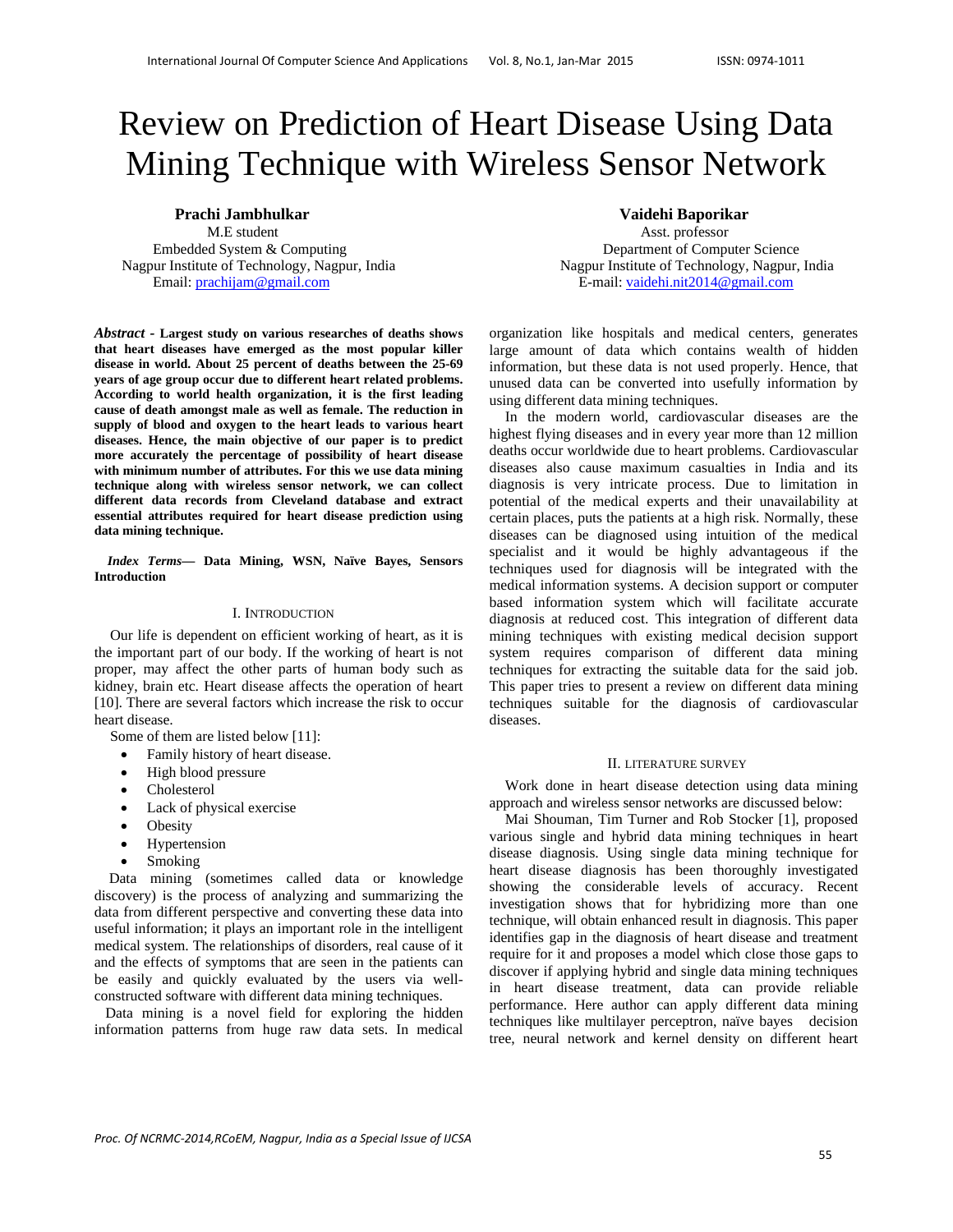disease datasets and measures the accuracy of each technique. Then applying hybrid data mining techniques on different heart disease datasets shows the different accuracies [11]and [16]. After comparing the both techniques in diagnosis of heart disease on the Cleveland heart disease datasets, hybrid techniques showing the better accuracy than single data mining techniques.

Dhanashree S. Madhekar, Mayur P. Bote, Shruti D. Deshmukh [2], presents a classifier approaches for heart disease prediction and shows how naive bayes classification can be used for this purpose. The proposed system will categorized medical data into five distinct categories namely no, low, average, high and very high. Also the system will predict the class label of different unknown samples, if any and for this prediction the two basic functions namely classification (training) and prediction (testing) will be performed.The accuracy of the system will depend on different algorithms, techniques applied on different databases. The analysis is done on Cleveland datasets [18] and applying the classification techniques to predict group membership for data instances [15]. In classification techniques training and testing will be done on datasets. The training datasets is given as an input to the classifier and this classified dataset is used further for testing purpose. The system used naive bayes algorithm for classification and after testing phase of dataset, system will predict the risk of heart disease in three categories low, average and high [8].

Vikas Chourasiya and Saurabh Pal [3] and [9], has been done a research work on several data mining techniques used to detect heart disease. This research paper provide a survey of current knowledge discovery based techniques in databases using number of data mining techniques which helps the medical practioners to take effective decision. The main objective of this work is to predict more accurately the presence of heart disease using minimum number of attributes. Basically thirteen attributes were involved in prediction, but this attributes are reduced to eleven and three classifier like naive bayes, J48 decision tree and bagging algorithm are used to predict the diagnosis of heart disease patient with same accuracy obtained before the reduction of all parameters. Ten fold cross validation method is used to measure the unbiased estimate of heart disease prediction models. After applying the three above methods of classifier techniques in diagnosis of heart disease patient, the result shows that the accuracy obtained in bagging algorithm is 85.03% and the total time required to build the model is at 0.05 second.

The research were done by Deepali Chandana [4], projected a system that uses two methods called Information gain and Adaptive neuro-fuzzy inference system for heart disease detection and diagnosis. The above two methods involves different data mining techniques and different databases contains 76 attributes, but the system uses the subset of 14 attributes which is having most significant features. The information gain method was proposed to calculate the superiority of each one attribute as prior entropy and post entropy estimation. Jang in 1993, projected Adaptive neural fuzzy inference system is an aggregation of two machine learning approaches i.e. Neural network and fuzzy inference system[13]. In selection of quality of attributes, the information gain will be used.

Aqueel Ahmed Shaikh Abdul Hannan [5], Presents the research paper to find out the various cardiovascular disease through data mining, genetic algorithm, support vector machine (SVM),rough set theory, association rules and neural networks. After study, we examined that from the above said techniques decision tree and SVM are the most effective for cardiac disease amongst all [12]. Hence, we observed that, data mining could helpful in the identification of high or low risk cardiac diseases.

The three classification function techniques in data mining like naïve bayes, decision tree and classification via clustering are compared for predicting cardiac disease with reduced number of attributes has been presented by Shamsher Bahadur Patel, Pramod Kumar Yadav, Dr. D. P.Shukla [6]and[14]. Genetic algorithm is used to determine the attribute which is important for diagnosis of heart illness[10], indirectly reduces the several test taken by patient using genetic search fourteen attributes are reduced to six for efficient prediction of cardiac diseases[17].

Heart disease prediction can be further enhanced and expanded by incorporating data mining techniques along with wireless sensor networks. Because, according to research work wireless sensor network continuously monitors and identifies the cardiovascular diseases experienced in patient at remote areas. The paper referred for this is Kala John Kappiarukudil and Maneesha Vinodini Ramesh [7]. This research article work presents a real-time WSN system for prediction and monitoring of any upcoming cardiovascular diseases. The system has a capability of monitoring multiple patients at a time and delivers remote diagnosis and prescription to the patients.it also provides fast and effective warning to doctors, relatives and hospitals. From this paper we get an idea of using wireless sensor network, we can enhance and expand the model with combination of WSN system and data mining techniques for getting accuracy and more realtime data sets in prediction of various cardiac diseases.

# III. DATA MINING TECHNIQUES USED FOR PREDICTIONS

#### *A. Data source*

Clinical databases have collected large quantities of significant information about patient and their medical conditions. Record set with minimum significant medical attributes was obtained from the Cleveland heart disease databases. With the help of the dataset the patters significant to the cardiac prediction are extracted. The records were split the datasets into two equal parts namely training datasets and testing datasets. The records for each set were selected randomly, to avoid bias [8].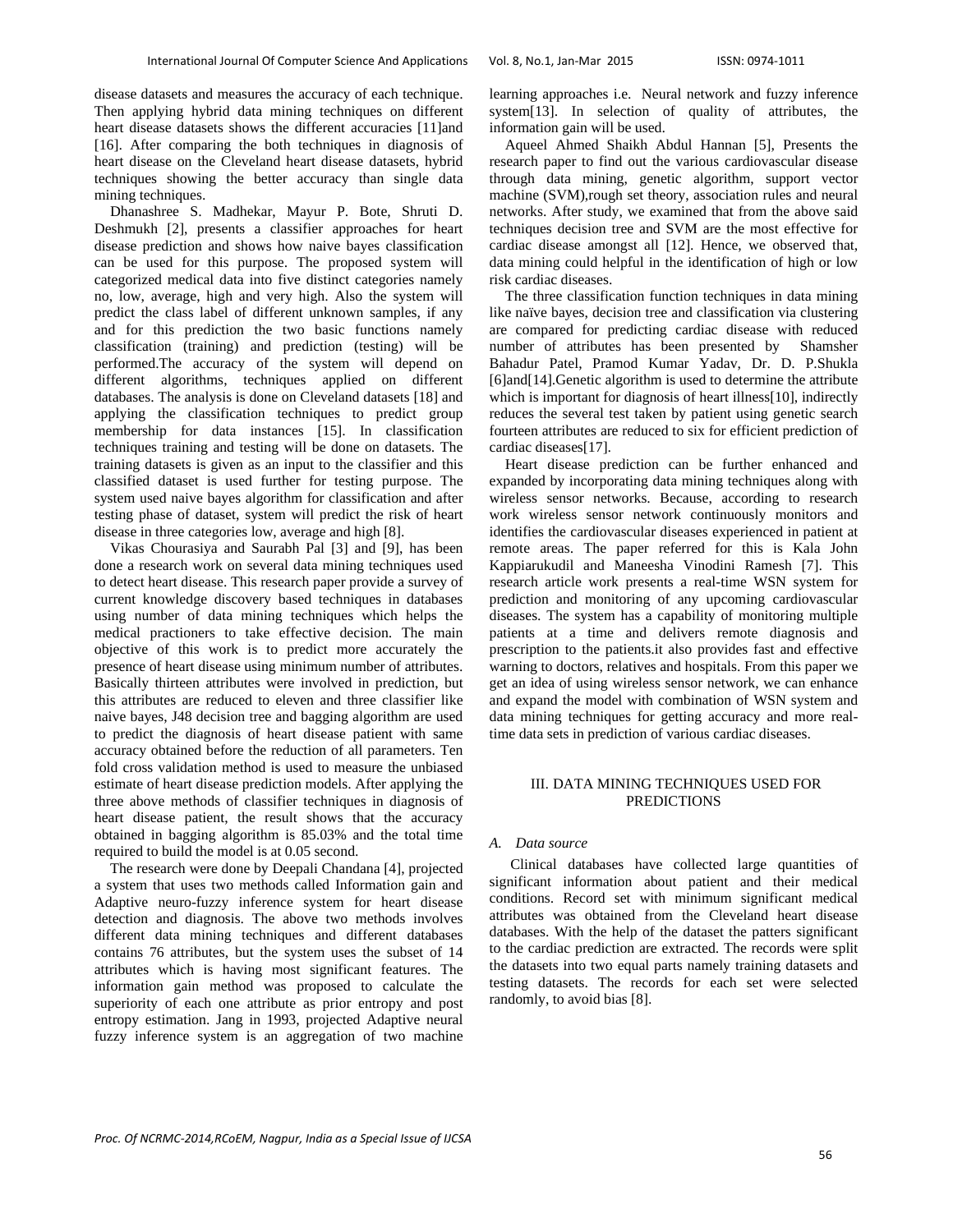TABLE I. SELECTED CLEVELAND CLINIC FOUNDATION [9].

| Name             | Type            | <b>Description</b>                                             |  |  |
|------------------|-----------------|----------------------------------------------------------------|--|--|
| Age              | Continuous      | Age in years                                                   |  |  |
| <b>Sex</b>       | <b>Discrete</b> | $1 = male$                                                     |  |  |
|                  |                 | $0 = female$                                                   |  |  |
| Cp               | <b>Discrete</b> | Chest pain type:                                               |  |  |
|                  |                 | $1 =$ typical angina                                           |  |  |
|                  |                 | $2 =$ atypical angina                                          |  |  |
|                  |                 | $3 = non-anginal$ pa                                           |  |  |
|                  |                 | $4 =$ asymptomatic                                             |  |  |
| <b>Trestbps</b>  | Continuous      | Resting blood pressure (in mm Hg)                              |  |  |
| Chol             | Continuous      | Serum cholesterol in mg/dl                                     |  |  |
| Fbs              | <b>Discrete</b> | Fasting blood sugar $> 120$ mg/dl:                             |  |  |
|                  |                 | $1 = \text{true}$                                              |  |  |
|                  |                 | $0 = false$                                                    |  |  |
| Restecg          | <b>Discrete</b> | Resting electrocardiographic results:                          |  |  |
|                  |                 | $0 = normal$                                                   |  |  |
|                  |                 | $1 =$ having ST-T wave abnormality                             |  |  |
|                  |                 | 2 = showing probable or define left ventricular hypertrophy by |  |  |
|                  |                 | Estes' criteria                                                |  |  |
| Thalach          | Continuous      | Maximum heart rate achieved                                    |  |  |
| Exang            | <b>Discrete</b> | Exercise induced angina:                                       |  |  |
|                  |                 | $1 = \text{ves}$                                               |  |  |
|                  |                 | $0 = no$                                                       |  |  |
| Slope            | <b>Discrete</b> | The slope of the peak exercise segment :                       |  |  |
|                  |                 | $1 = up sloping$                                               |  |  |
|                  |                 | $2 = flat$                                                     |  |  |
|                  |                 | $3 =$ down sloping                                             |  |  |
| <b>Diagnosis</b> | <b>Discrete</b> | Diagnosis classes:                                             |  |  |
|                  |                 | $0 =$ healthy                                                  |  |  |
|                  |                 | $l$ = possible heart disease                                   |  |  |

# *B. Techniques*

#### 1. Naive bayes

 Naïve bayes is a classification techniques based on the probability theory to find out most likely significant possible classifications.

# 2. J48 decision tree

 This classifier uses gain ratio as an attribute selection to build a decision tree and handles the missing attributes value.it splits the values into two partitions of selected threshold value, consider the value below threshold as one child and above as another child.

#### 3. Bagging

 It is the aggregation of ensemble methods to classify the data with good accuracy

 TABLE II. COMPARISON BETWEEN ACCURACIES OF DIFFERENT TECHNIQUES.

| <b>TECHNIQUES</b>   | <b>ACCURACY</b> |
|---------------------|-----------------|
| Naïve Bayes         | 78.563%         |
| Decision tree       | 75.738%         |
| Neural network      | 82.773%         |
| Kernel density [12] | 84.449%         |
| Naïve bayes         | 95%             |
| Decision tree       | 94.93%          |
| Neural network [13] | 93.54%          |
| Naïve bayes         | 62.03%          |
| Decision tree [14]  | 60.40%          |
| Naïve bayes         | 52.33%          |
| KNN                 | 45.67%          |

| Decision list [15]                                                                                           | 52%                     |
|--------------------------------------------------------------------------------------------------------------|-------------------------|
| Naïve bayes<br>One dependency augmented naïve<br>bayes classifier [16]                                       | 84.14%<br>80.46%        |
| Genetic with decision tree<br>Genetic with naïve bayes<br>Genetic with classification via<br>clustering [17] | 99.2%<br>96.5%<br>88.3% |

From the above comparisons, we observe that the accuracy of naive bayes is maximum as compare to all other classification methods. Hence, we use this technique in our proposed system for prediction of heart disease using WSN.

## *C. Implementation of Bayesion Classification*

Naive bayes can often outperform more sophisticated classification method in particularly well suited when the dimensionality of the input is high.it shows the probability of each input attributes for the predictable state and identifies the characteristics of patients with cardiac diseases

Why preferred naive bayes classification method

 Naive bayes is the basis for several data mining and machine learning methods is used to create models with predictive capabilities and provides the new path for exploring and understanding data.

The naïve bayes implementation is preferred

1. When the data is high.

2. When the attributes are separate and not connected to each other.

3. When we want more efficient output, as compared to the output of other methods.

 In bayes rule, a conditional probability is likely provides some conclusion as c, given some evidence as C and given some evidence as E. where, C and E are dependent on each other.

This probability is denoted as

$$
P\left(\frac{p}{p}\right) \quad \text{Where}
$$
\n
$$
P\left(\frac{p}{p}\right) = \frac{P\left(\frac{p}{p}\right)P\left(\frac{p}{p}\right)}{P\left(\frac{p}{p}\right)}
$$

*D. Implementation on patient data* 

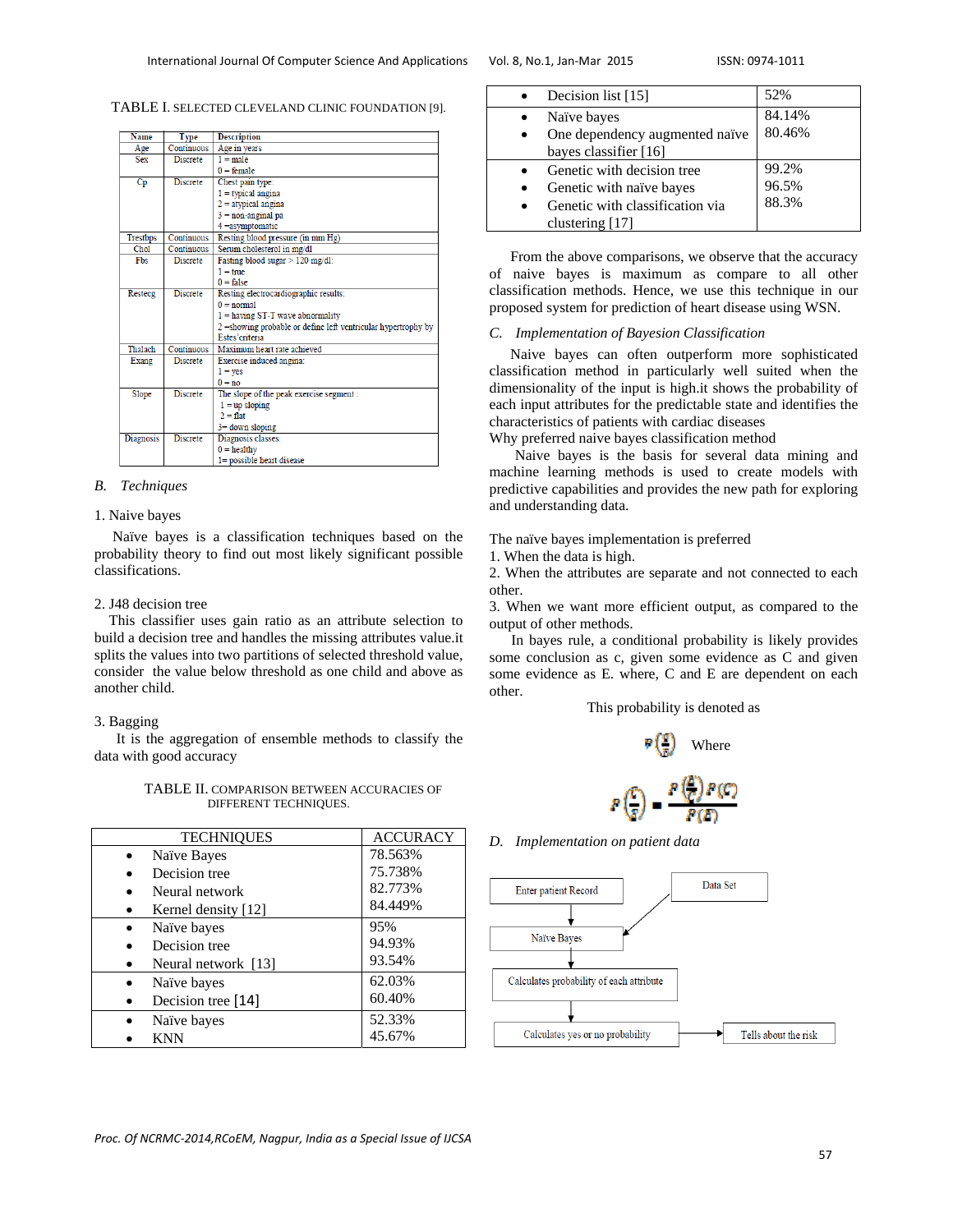Figure 1. Implementation of Naïve Bayes algorithm on the patient data.

It learns from the 'evidence' that by calculating the correlation between dependent and independent variables provides the probability about risk of having heart diseases. We can use continuous real-time instead of just categorical data for prediction using wireless sensor networks [8].

#### IV. PROPOSED SYTEM

From the above comparative study we propose that, for identifying the heart related diseases using data mining techniques is fruitful and needs further investigation. From the review we comes to know that naïve bayes is an important data mining techniques, as it works well in many complex real world situation .for predictability of heart diseases we use the data sets (see table I), the data set use only significant 11 attribute from the 76 raw attributes.

In the above prediction, inaccuracies are caused due to lack of available probability data and by assumption of class conditional independence, we can add wireless sensor network for providing more accurate datasets with different wireless sensors which are able to measure some of the important attributes mention in the dada sets. This real-time data will be transmitted to central system where data mining technique is applied on these data sets and provide the predictability in early diagnosis of cardiovascular diseases.

The proposed system will be divided into the following modules:

# *A. Sensor selection.*

In this module, we will be selecting the sensors which are extremely important for heart disease detection, these are:

- Heart bit sensor
- Blood pressure sensor
- Respiration rate sensor
- Temperature sensor

# *B. Creation of Sensor network*

In this module Eagle software will be used for schematic creation & layout generation. Sensor network we use is wearable wireless sensor network which provides the mobility and accuracy in transmission of the real-time datasets to the system where data mining algorithm is applied on a received datasets and predicts the percentage of chances of heart disease.

#### C. *Development of Data Mining Technique*

In this module, the data collected from the sensors & data sets will be used to develop a mining algorithm to evaluate the heart condition of patient. Algorithms like association rule & sequential pattern mining can be used for these purposes.

#### D. *Development of Hardware*

 In this module the entire hardware including sensors and other devices will be mounted on PCB and the output will be designed and completed board for sensing data.

#### *E. Development of Software*

In this module, we will program the software for extracting essential attributes required for heart disease prediction using data mining technique on MATLAB tool. After that we can provide real time values of some parameters to the system via sensors, so that it reads data from the sensors preprocesses and filter it and sends it to MATLAB tool. Using data mining algorithm on these dataset evaluate the result for diagnosis of disease in cardiac patient.

#### *F.Result Evaluation and Optimization*

In this module, result will be evaluated and system will be optimized if required. The combination of data mining technique with wireless sensor network the propose model provides the evaluated result and optimize this in diagnosis of heart disease



Figure 2. Proposed Model

# V. CONCLUSION

This work proposes a wireless sensor network design for real-time monitoring and detection of cardiovascular diseases. This proposed system consists of a wearable wireless sensor system, data mining software system and the warning system. All these together will provide the percentage of possibility of heart disease in a cardiac patient and generate a warning for doctor and patient as well.

This system can use for providing enhanced healthcare services to cardiac patient. Thus, the early diagnosis of heart disease detection may reduce the chances of death in cardiac

#### **REFERENCES**

- [1] Mai Shouman, Tim Turner, and Rob Stocker "Using Data Mining Technique in Heart Disease Diagnosis and Treatment", 2012 Japan-Egypt Conference on Electronics, Communications and Computers 978-1-4673-0484-9/12@ 2012 IEEE.pp.173-177
- [2] Dhanashree S. Medhekar, Mayur P. Bote,Shruti D. Deshmukh "HeartDisease Prediction System using Naïve Bayes", International Journal of Enhanced Research In ScienceTechnology&Engineering, ISSN NO: 2319-7463 VOL. 2 ISSUE 3, MARCH.-2013.pp.1-5
- [3] Vikas Chaurasia and Saurabh Pal "Data Mining Approach to Detect Heart Dieses", International Journal of Advanced